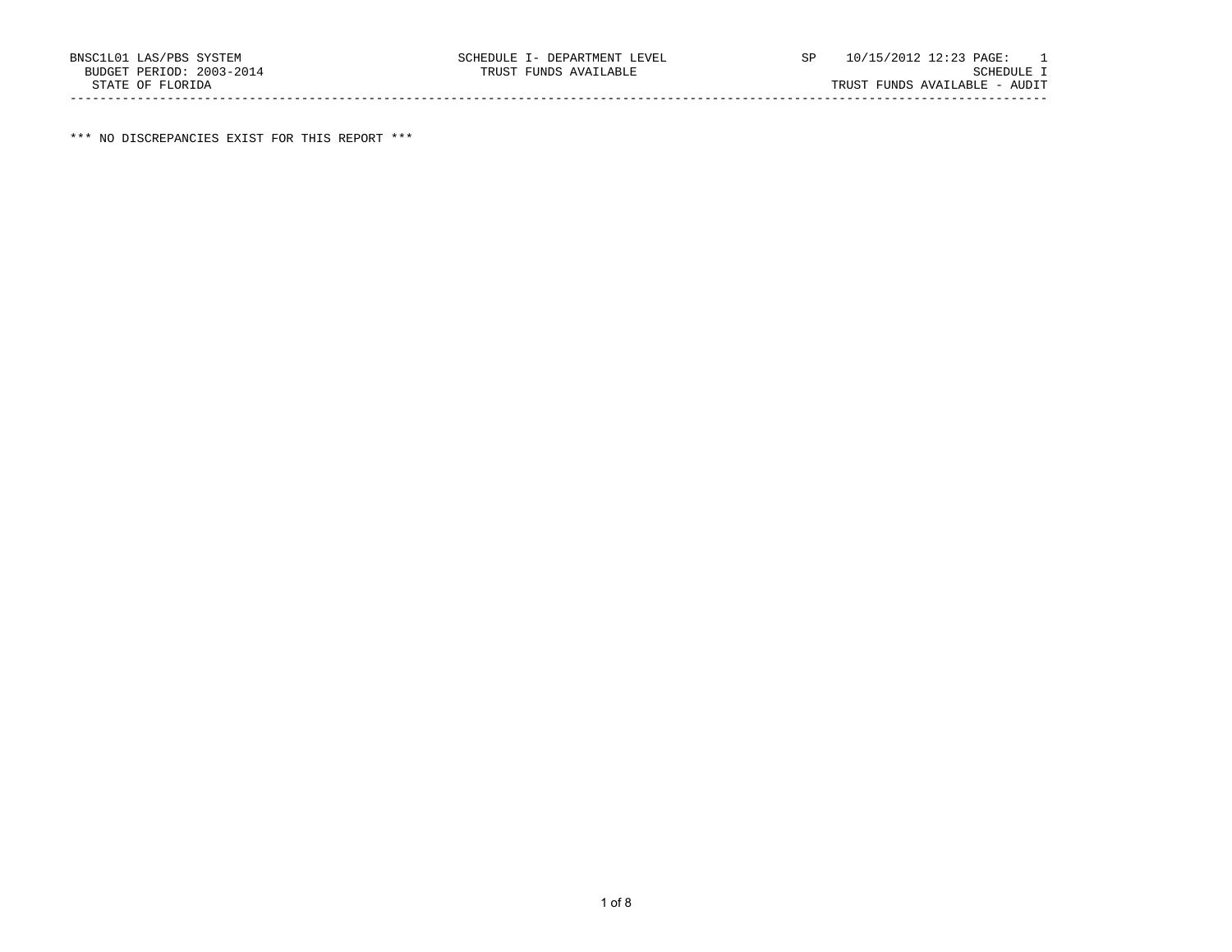|                                                 |                                |         |        |                                                   |      |                                      |                     | EXP 2011-12 EXP 2012-13 FY 2013-14 FY 2013-14 |  |
|-------------------------------------------------|--------------------------------|---------|--------|---------------------------------------------------|------|--------------------------------------|---------------------|-----------------------------------------------|--|
| VETERANS' AFFAIRS, DEPT OF<br>50000000          |                                |         |        |                                                   |      |                                      |                     |                                               |  |
| FUND: FEDERAL GRANTS TRUST FUND                 | 2261                           |         |        |                                                   |      |                                      |                     |                                               |  |
| SECTION I: DETAIL OF REVENUES                   |                                |         |        |                                                   |      |                                      |                     |                                               |  |
|                                                 | REVENUE CAP SVC                |         |        | AUTH MATCHING %                                   | CFDA |                                      |                     |                                               |  |
| CODE                                            |                                | $CHG$ % |        | ST I/C LOC I/C NO.                                |      |                                      |                     |                                               |  |
| 01 USADVA - SAA CONTRACT<br>02 REFUND           | 000700 NO 0.0<br>001800 NO 0.0 |         |        | 295.124  0.00  0.00  64.115<br>296.00  0.00  0.00 |      | 373,568<br>877                       |                     |                                               |  |
| 02 US GRANTS -                                  | 000700 NO 0.0                  |         |        |                                                   |      | 296 35.00 C 65.00 C 64.005 66,166    |                     |                                               |  |
| 04 ANTICIPATED GRANT REV                        | 000700 NO 0.0                  |         |        |                                                   |      | 296 35.00 C 65.00 C 64.005 1,808,519 | 1,808,519           |                                               |  |
| 05 US GRANTS - ARRA                             | 000700 NO 0.0                  |         |        | 296 35.00 C 65.00 C 64.005                        |      | 139,062                              |                     |                                               |  |
| 06 REFUND                                       | 001800 NO 0.0                  |         |        | 296   0.00   0.00                                 |      | 2,902                                |                     |                                               |  |
| TOTAL TO LINE B IN SECTION IV                   |                                |         |        |                                                   |      |                                      | 2,391,094 1,808,519 |                                               |  |
|                                                 |                                |         |        |                                                   |      |                                      |                     |                                               |  |
|                                                 |                                |         |        |                                                   |      |                                      |                     |                                               |  |
| SECTION II: DETAIL OF NONOPERATING EXPENDITURES |                                |         |        |                                                   |      |                                      |                     |                                               |  |
|                                                 |                                |         |        | OBJECT TRANSFER CFDA                              |      |                                      |                     |                                               |  |
|                                                 |                                |         | CODE   | TO BE                                             | NO.  |                                      |                     |                                               |  |
|                                                 |                                |         |        |                                                   |      |                                      |                     |                                               |  |
|                                                 |                                |         |        |                                                   |      |                                      |                     |                                               |  |
| TOTAL TO LINE E IN SECTION IV                   |                                |         |        |                                                   |      |                                      |                     |                                               |  |
|                                                 |                                |         |        |                                                   |      |                                      |                     |                                               |  |
| SECTION III: ADJUSTMENTS                        |                                |         |        |                                                   |      |                                      |                     |                                               |  |
|                                                 |                                |         | OBJECT |                                                   |      |                                      |                     |                                               |  |
|                                                 |                                |         | CODE   |                                                   |      |                                      |                     |                                               |  |
| 01 ADJ LINE A FCO CARRY FORWARD 06/30/11        |                                |         | 991000 |                                                   |      | 1,917,278-                           |                     |                                               |  |
| 02 FCO REVERSION AT 06/30/2012                  |                                |         | 991000 |                                                   |      | 1,689,979                            |                     |                                               |  |
| 02 OPERATING REVERSIONS 09/30/2011              |                                |         | 991000 |                                                   |      | 984                                  |                     |                                               |  |
| 07 ROUNDING                                     |                                |         | 991000 |                                                   |      | $1 -$                                |                     |                                               |  |
| 22 OPERATING AP NOT CF 06/30/2011               |                                |         | 991000 |                                                   |      | 1,483                                |                     |                                               |  |
| 23 OPERATING REVERSIONS 09/30/2012              |                                |         | 991000 |                                                   |      |                                      | $45 -$              |                                               |  |
| 24 ROUNDING                                     |                                |         | 996000 |                                                   |      | 1                                    |                     |                                               |  |
|                                                 |                                |         |        |                                                   |      |                                      |                     |                                               |  |
| TOTAL TO LINE H IN SECTION IV                   |                                |         |        |                                                   |      | $224,832-$                           | $45-$               |                                               |  |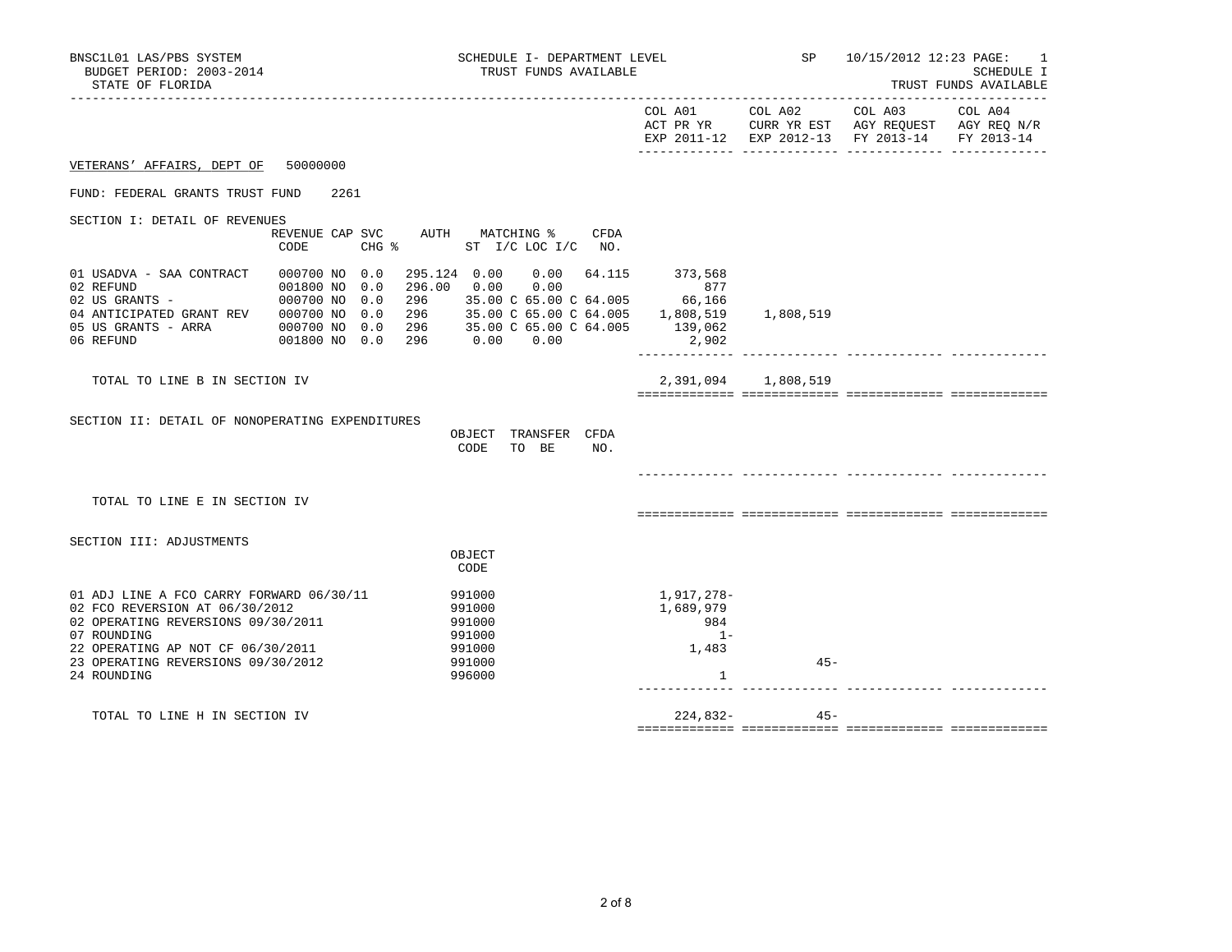| BNSC1L01 LAS/PBS SYSTEM<br>BUDGET PERIOD: 2003-2014<br>STATE OF FLORIDA                                                 | SCHEDULE I- DEPARTMENT LEVEL<br>TRUST FUNDS AVAILABLE<br>___________________________________ |                      | SP                               | 10/15/2012 12:23 PAGE: 2<br>SCHEDULE I<br>TRUST FUNDS AVAILABLE                             |  |  |
|-------------------------------------------------------------------------------------------------------------------------|----------------------------------------------------------------------------------------------|----------------------|----------------------------------|---------------------------------------------------------------------------------------------|--|--|
|                                                                                                                         |                                                                                              | COL A01<br>ACT PR YR | COL A02<br>CURR YR EST           | COL A03 COL A04<br>AGY REQUEST AGY REQ N/R<br>EXP 2011-12 EXP 2012-13 FY 2013-14 FY 2013-14 |  |  |
| VETERANS' AFFAIRS, DEPT OF 50000000                                                                                     |                                                                                              |                      |                                  |                                                                                             |  |  |
| 2261<br>FUND: FEDERAL GRANTS TRUST FUND                                                                                 |                                                                                              |                      |                                  |                                                                                             |  |  |
| SECTION IV: SUMMARY                                                                                                     |                                                                                              |                      |                                  |                                                                                             |  |  |
| UNRESERVED FUND BALANCE - JULY 1<br>ADD: REVENUES (FROM SECTION I)                                                      | (A)<br>(B)                                                                                   |                      | 1,516,942<br>2,391,094 1,808,519 | 1,808,474                                                                                   |  |  |
| TOTAL FUNDS AVAILABLE (LINE A + LINE B)<br>LESS: OPERATING EXPENDITURES<br>LESS: NONOPERATING EXPENDITURES (SECTION II) | (C)<br>(D)<br>(E)                                                                            | 543,704              |                                  | 3,908,036 1,808,519 1,808,474                                                               |  |  |
| LESS: FIXED CAPITAL OUTLAY (TOTAL ONLY)                                                                                 | (F)                                                                                          | 3,139,500            |                                  |                                                                                             |  |  |
| UNRESERVED FUND BALANCE - JUNE 30 - BEFORE ADJ<br>NET ADJUSTMENTS (FROM SECTION III)                                    | (G)<br>(H)                                                                                   | 224,832-             | $45 -$                           | 224,832 1,808,519 1,808,474                                                                 |  |  |
| ADJUSTED UNRESERVED FUND BALANCE - JUNE 30                                                                              | (I)                                                                                          |                      |                                  | 1,808,474 1,808,474                                                                         |  |  |

TOTAL UNRESERVED FUND BALANCE FROM STATEWIDE CFO FILE:  $1,516,942$ 

3 of 8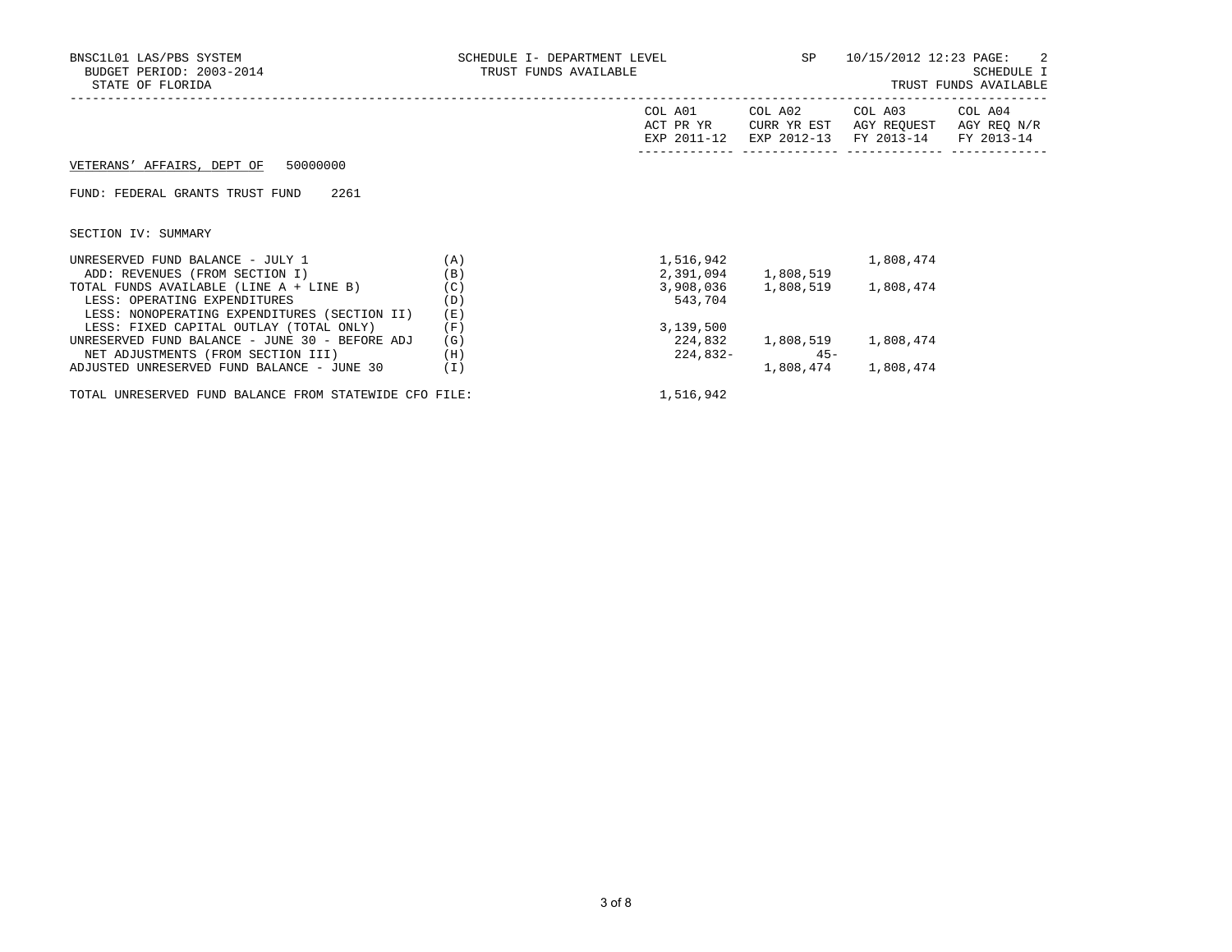| BNSC1L01 LAS/PBS SYSTEM<br>BUDGET PERIOD: 2003-2014<br>STATE OF FLORIDA                                                                                                                                                                      |                                                                                                                                      | SCHEDULE I- DEPARTMENT LEVEL<br>TRUST FUNDS AVAILABLE            |                                                    |                     | SP 10/15/2012 12:23 PAGE:<br>3<br>SCHEDULE I<br>TRUST FUNDS AVAILABLE                                                                                                                         |        |  |
|----------------------------------------------------------------------------------------------------------------------------------------------------------------------------------------------------------------------------------------------|--------------------------------------------------------------------------------------------------------------------------------------|------------------------------------------------------------------|----------------------------------------------------|---------------------|-----------------------------------------------------------------------------------------------------------------------------------------------------------------------------------------------|--------|--|
|                                                                                                                                                                                                                                              |                                                                                                                                      |                                                                  |                                                    |                     | EXP 2011-12 EXP 2012-13 FY 2013-14 FY 2013-14                                                                                                                                                 |        |  |
| VETERANS' AFFAIRS, DEPT OF 50000000                                                                                                                                                                                                          |                                                                                                                                      |                                                                  |                                                    |                     |                                                                                                                                                                                               |        |  |
| FUND: GRANTS AND DONATIONS TF                                                                                                                                                                                                                | 2339                                                                                                                                 |                                                                  |                                                    |                     |                                                                                                                                                                                               |        |  |
| SECTION I: DETAIL OF REVENUES                                                                                                                                                                                                                | CODE                                                                                                                                 | REVENUE CAP SVC AUTH MATCHING % CFDA<br>CHG % ST I/C LOC I/C NO. |                                                    |                     |                                                                                                                                                                                               |        |  |
| 01 DONATIONS<br>02 INTEREST<br>03 LICENSE TAG FEES                                                                                                                                                                                           | 001100 NO 8.0 296.15 0.00 0.00<br>000500 NO   8.0     320.089    0.00        0.00<br>001620 NO   8.0     320.089    0.00        0.00 | 0.00                                                             |                                                    |                     | $\begin{array}{cccc} 21\,, 836 &\qquad & 21\,, 000 &\qquad & 21\,, 000 \\ 9\,, 326 &\qquad & 9\,, 300 &\qquad & 9\,, 300 \\ 100\,, 000 &\qquad & 100\,, 000 &\qquad & 100\,, 000 \end{array}$ |        |  |
| TOTAL TO LINE B IN SECTION IV                                                                                                                                                                                                                |                                                                                                                                      |                                                                  |                                                    |                     | 131,162 130,300 130,300                                                                                                                                                                       |        |  |
| SECTION II: DETAIL OF NONOPERATING EXPENDITURES                                                                                                                                                                                              |                                                                                                                                      | OBJECT TRANSFER CFDA<br>CODE<br>TO BE NO.                        |                                                    |                     |                                                                                                                                                                                               |        |  |
| 01 GENERAL REVENUE SERVICE CHARGE<br>02 ASSESSMENTS ON INVESTMENS                                                                                                                                                                            |                                                                                                                                      | 880000 50100100<br>830000 50100100                               | 466                                                | 460                 | $10,452$ $10,400$ $10,400$<br>460                                                                                                                                                             |        |  |
| TOTAL TO LINE E IN SECTION IV                                                                                                                                                                                                                |                                                                                                                                      |                                                                  |                                                    |                     | 10,918    10,860    10,860                                                                                                                                                                    |        |  |
| SECTION III: ADJUSTMENTS                                                                                                                                                                                                                     |                                                                                                                                      | OBJECT<br>CODE                                                   |                                                    |                     |                                                                                                                                                                                               |        |  |
| 01 OPERATING REVERSIONS 09/30/11<br>06 OPERATING A/P NOT CF 06/30/2011<br>07 OPERATING A/P NOT CF 06/30/2011<br>08 OPERATING REVERSION 09/30/2012<br>09 ROUNDING                                                                             |                                                                                                                                      | 991000<br>991000<br>991000<br>991000<br>991000                   | 12,171<br>150<br>1,268–<br>2                       | $2,583-$            |                                                                                                                                                                                               |        |  |
| TOTAL TO LINE H IN SECTION IV                                                                                                                                                                                                                |                                                                                                                                      |                                                                  |                                                    | $11,055$ 2,583-     |                                                                                                                                                                                               |        |  |
| SECTION IV: SUMMARY                                                                                                                                                                                                                          |                                                                                                                                      |                                                                  |                                                    |                     |                                                                                                                                                                                               |        |  |
| UNRESERVED FUND BALANCE - JULY 1<br>ADD: REVENUES (FROM SECTION I)<br>TOTAL FUNDS AVAILABLE (LINE A + LINE B)<br>LESS: OPERATING EXPENDITURES<br>LESS: NONOPERATING EXPENDITURES (SECTION II) (E)<br>LESS: FIXED CAPITAL OUTLAY (TOTAL ONLY) |                                                                                                                                      | (A)<br>(B)<br>(C)<br>(D)<br>(F)                                  | 414,408<br>131,162<br>545,570<br>153,146<br>10,918 |                     | $\begin{array}{cccc} 392, 561 & & 337, 418 \\ 130, 300 & & 130, 300 \\ 522, 861 & & 467, 718 \\ 172, 000 & & 146, 400 \\ 10, 860 & & 10, 860 \end{array}$                                     | 73,900 |  |
| UNRESERVED FUND BALANCE - JUNE 30 - BEFORE ADJ<br>NET ADJUSTMENTS (FROM SECTION III)                                                                                                                                                         |                                                                                                                                      | (G)<br>(H)                                                       | 381,506<br>11,055                                  | 340,001<br>$2,583-$ | 310,458                                                                                                                                                                                       |        |  |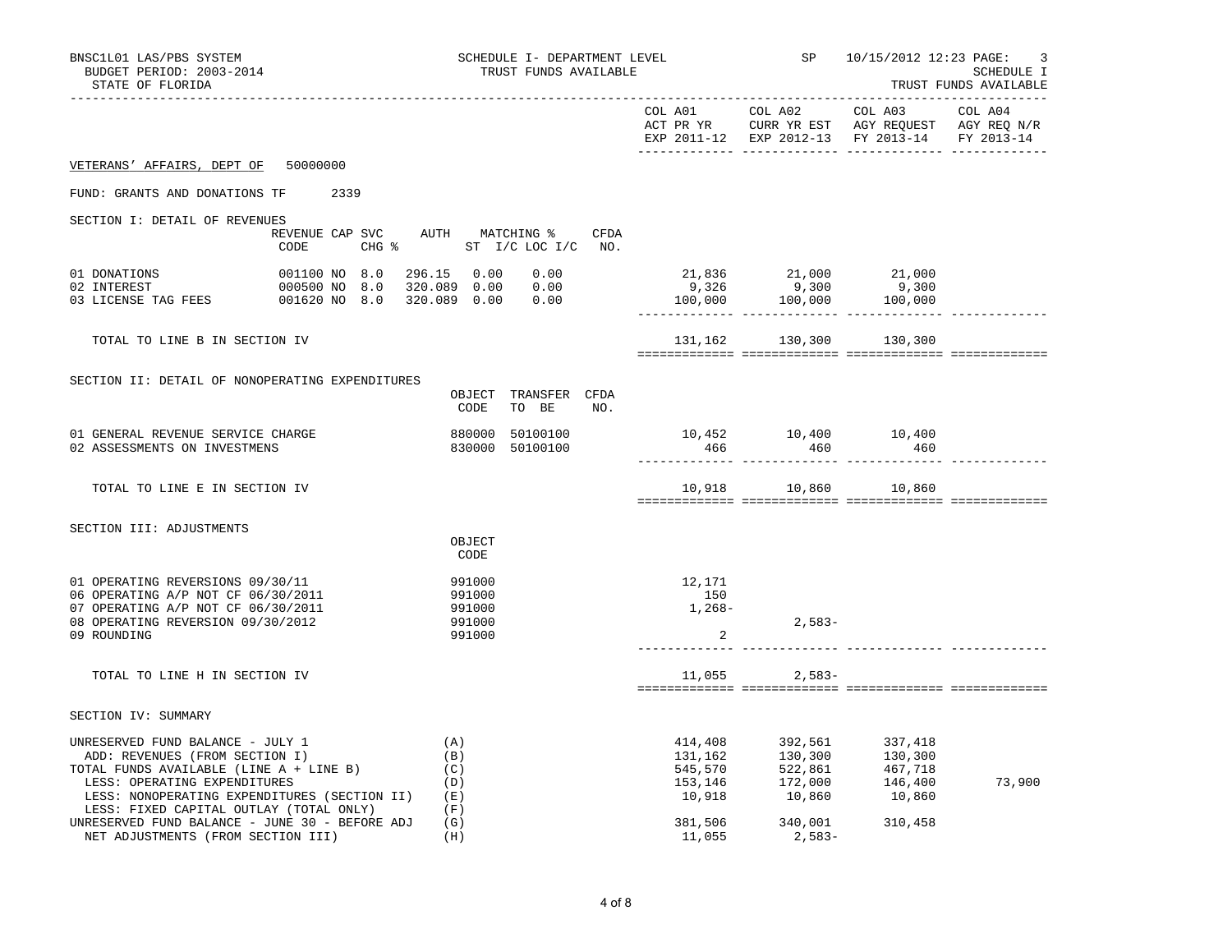| BNSC1L01 LAS/PBS SYSTEM<br>BUDGET PERIOD: 2003-2014<br>STATE OF FLORIDA | SCHEDULE I- DEPARTMENT LEVEL<br>TRUST FUNDS AVAILABLE | SP                                    | 10/15/2012 12:23 PAGE:               | 4<br><b>SCHEDULE I</b><br>TRUST FUNDS AVAILABLE |  |
|-------------------------------------------------------------------------|-------------------------------------------------------|---------------------------------------|--------------------------------------|-------------------------------------------------|--|
|                                                                         | COL A01<br>ACT PR YR<br>EXP 2011-12                   | COL A02<br>CURR YR EST<br>EXP 2012-13 | COL A03<br>AGY REOUEST<br>FY 2013-14 | COL A04<br>AGY REO N/R<br>FY 2013-14            |  |
| 50000000<br>VETERANS' AFFAIRS, DEPT OF                                  |                                                       |                                       |                                      |                                                 |  |
| 2339<br>FUND: GRANTS AND DONATIONS TF                                   |                                                       |                                       |                                      |                                                 |  |
| SECTION IV: SUMMARY                                                     |                                                       |                                       |                                      |                                                 |  |
| ADJUSTED UNRESERVED FUND BALANCE - JUNE 30                              | 392,561<br>(T)                                        | 337,418                               | 310,458                              |                                                 |  |
| TOTAL UNRESERVED FUND BALANCE FROM STATEWIDE CFO FILE:                  | 414,408                                               |                                       |                                      |                                                 |  |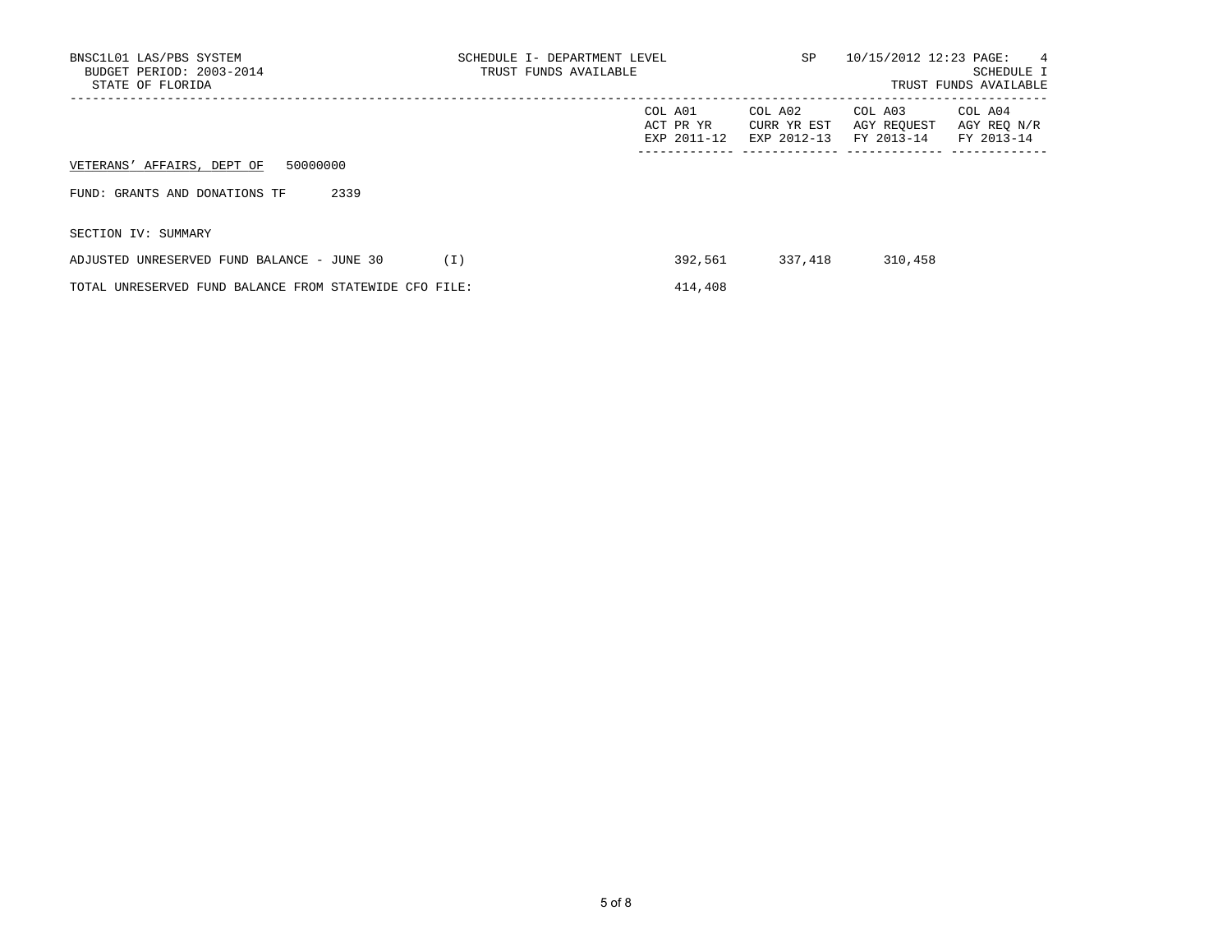TRUST FUNDS AVAILABLE

|                                                                                                                                                                                                                                          |                                              |                             |        |                               |     |           |                                                                                                                                                                                                                                                                                  | EXP 2011-12 EXP 2012-13 FY 2013-14 FY 2013-14 |  |
|------------------------------------------------------------------------------------------------------------------------------------------------------------------------------------------------------------------------------------------|----------------------------------------------|-----------------------------|--------|-------------------------------|-----|-----------|----------------------------------------------------------------------------------------------------------------------------------------------------------------------------------------------------------------------------------------------------------------------------------|-----------------------------------------------|--|
| VETERANS' AFFAIRS, DEPT OF 50000000                                                                                                                                                                                                      |                                              |                             |        |                               |     |           |                                                                                                                                                                                                                                                                                  |                                               |  |
| FUND: OPERATIONS AND MAINT TF 2516                                                                                                                                                                                                       |                                              |                             |        |                               |     |           |                                                                                                                                                                                                                                                                                  |                                               |  |
| SECTION I: DETAIL OF REVENUES                                                                                                                                                                                                            |                                              |                             |        |                               |     |           |                                                                                                                                                                                                                                                                                  |                                               |  |
|                                                                                                                                                                                                                                          | REVENUE CAP SVC AUTH MATCHING % CFDA<br>CODE | CHG % ST I/C LOC I/C NO.    |        |                               |     |           |                                                                                                                                                                                                                                                                                  |                                               |  |
| 01 USADVA - SAA CONTRACT<br>01 FED REIM PER-DIEM DOM                                                                                                                                                                                     | 000700 NO 0.0<br>000700 NO 0.0               | 295.124 0.00<br>296.11 0.00 |        | 0.00<br>0.00                  |     |           | 64.115 862,599 904,865<br>64.014 1,676,904 1,899,961 1,949,007                                                                                                                                                                                                                   |                                               |  |
| 02 FED REIM PER DIEM NHS 000700 NO 0.0                                                                                                                                                                                                   |                                              | 296.38                      | 0.00   | 0.00                          |     |           | 64.015 18,307,612 30,991,078 35,383,543                                                                                                                                                                                                                                          |                                               |  |
|                                                                                                                                                                                                                                          |                                              |                             |        |                               |     |           |                                                                                                                                                                                                                                                                                  |                                               |  |
|                                                                                                                                                                                                                                          |                                              |                             |        |                               |     |           |                                                                                                                                                                                                                                                                                  |                                               |  |
|                                                                                                                                                                                                                                          |                                              |                             |        |                               |     |           |                                                                                                                                                                                                                                                                                  |                                               |  |
|                                                                                                                                                                                                                                          |                                              |                             |        |                               |     |           |                                                                                                                                                                                                                                                                                  |                                               |  |
|                                                                                                                                                                                                                                          |                                              |                             |        |                               |     |           |                                                                                                                                                                                                                                                                                  |                                               |  |
|                                                                                                                                                                                                                                          |                                              |                             |        |                               |     |           |                                                                                                                                                                                                                                                                                  |                                               |  |
|                                                                                                                                                                                                                                          |                                              |                             |        |                               |     |           |                                                                                                                                                                                                                                                                                  |                                               |  |
|                                                                                                                                                                                                                                          |                                              |                             |        |                               |     |           |                                                                                                                                                                                                                                                                                  |                                               |  |
| 02 FED REIM PER DIEM NHS<br>000700 NO 0.0 296.38 0.00<br>03 MEMBERS CO-PAY - DOM 000109 NO 0.0 296.38 0.00<br>04 RESIDENT'S CO-PAY 000109 NO 0.0 296.38 0.00<br>05 MEDICAID 001801 NO 0.0 296.38 0.00<br>06 MEDICARE 001801 NO 0.0 216.0 |                                              |                             |        |                               |     |           | $\begin{array}{cccccccc} 250.58 & 0.00 & 0.00 & 0.00 & 0.00 & 0.00 & 0.00 & 0.00 & 0.00 & 0.00 & 0.00 & 0.00 & 0.00 & 0.00 & 0.00 & 0.00 & 0.00 & 0.00 & 0.00 & 0.00 & 0.00 & 0.00 & 0.00 & 0.00 & 0.00 & 0.00 & 0.00 & 0.00 & 0.00 & 0.00 & 0.00 & 0.00 & 0.00 & 0.00 & 0.00 &$ |                                               |  |
| TOTAL TO LINE B IN SECTION IV                                                                                                                                                                                                            |                                              |                             |        |                               |     |           | 72,015,425 75,301,306 80,995,571                                                                                                                                                                                                                                                 |                                               |  |
|                                                                                                                                                                                                                                          |                                              |                             |        |                               |     |           |                                                                                                                                                                                                                                                                                  |                                               |  |
| SECTION II: DETAIL OF NONOPERATING EXPENDITURES                                                                                                                                                                                          |                                              |                             |        |                               |     |           |                                                                                                                                                                                                                                                                                  |                                               |  |
|                                                                                                                                                                                                                                          |                                              |                             | CODE   | OBJECT TRANSFER CFDA<br>TO BE | NO. |           |                                                                                                                                                                                                                                                                                  |                                               |  |
|                                                                                                                                                                                                                                          |                                              |                             |        |                               |     |           |                                                                                                                                                                                                                                                                                  |                                               |  |
|                                                                                                                                                                                                                                          |                                              |                             |        |                               |     |           |                                                                                                                                                                                                                                                                                  |                                               |  |
|                                                                                                                                                                                                                                          |                                              |                             |        |                               |     |           |                                                                                                                                                                                                                                                                                  |                                               |  |
|                                                                                                                                                                                                                                          |                                              |                             |        |                               |     |           |                                                                                                                                                                                                                                                                                  |                                               |  |
|                                                                                                                                                                                                                                          |                                              |                             |        |                               |     |           |                                                                                                                                                                                                                                                                                  |                                               |  |
|                                                                                                                                                                                                                                          |                                              |                             |        |                               |     |           |                                                                                                                                                                                                                                                                                  |                                               |  |
|                                                                                                                                                                                                                                          |                                              |                             |        |                               |     |           |                                                                                                                                                                                                                                                                                  |                                               |  |
| 99 5% TRUST FUND RESERVE                                                                                                                                                                                                                 |                                              |                             | 999000 |                               |     |           |                                                                                                                                                                                                                                                                                  | 1,670,178                                     |  |
|                                                                                                                                                                                                                                          |                                              |                             |        |                               |     |           |                                                                                                                                                                                                                                                                                  |                                               |  |
| TOTAL TO LINE E IN SECTION IV                                                                                                                                                                                                            |                                              |                             |        |                               |     |           | 754, 267 792, 221 2, 479, 974                                                                                                                                                                                                                                                    |                                               |  |
|                                                                                                                                                                                                                                          |                                              |                             |        |                               |     |           |                                                                                                                                                                                                                                                                                  |                                               |  |
| SECTION III: ADJUSTMENTS                                                                                                                                                                                                                 |                                              |                             | OBJECT |                               |     |           |                                                                                                                                                                                                                                                                                  |                                               |  |
|                                                                                                                                                                                                                                          |                                              |                             | CODE   |                               |     |           |                                                                                                                                                                                                                                                                                  |                                               |  |
| 01 TFSCATING CF REVERSIONS 09/30/11                                                                                                                                                                                                      |                                              |                             | 991000 |                               |     | 1,519,046 |                                                                                                                                                                                                                                                                                  |                                               |  |
| 03 ADJUST LINE A - A/P NOT CF AT 6/30/11                                                                                                                                                                                                 |                                              |                             | 991000 |                               |     | 334,687   |                                                                                                                                                                                                                                                                                  |                                               |  |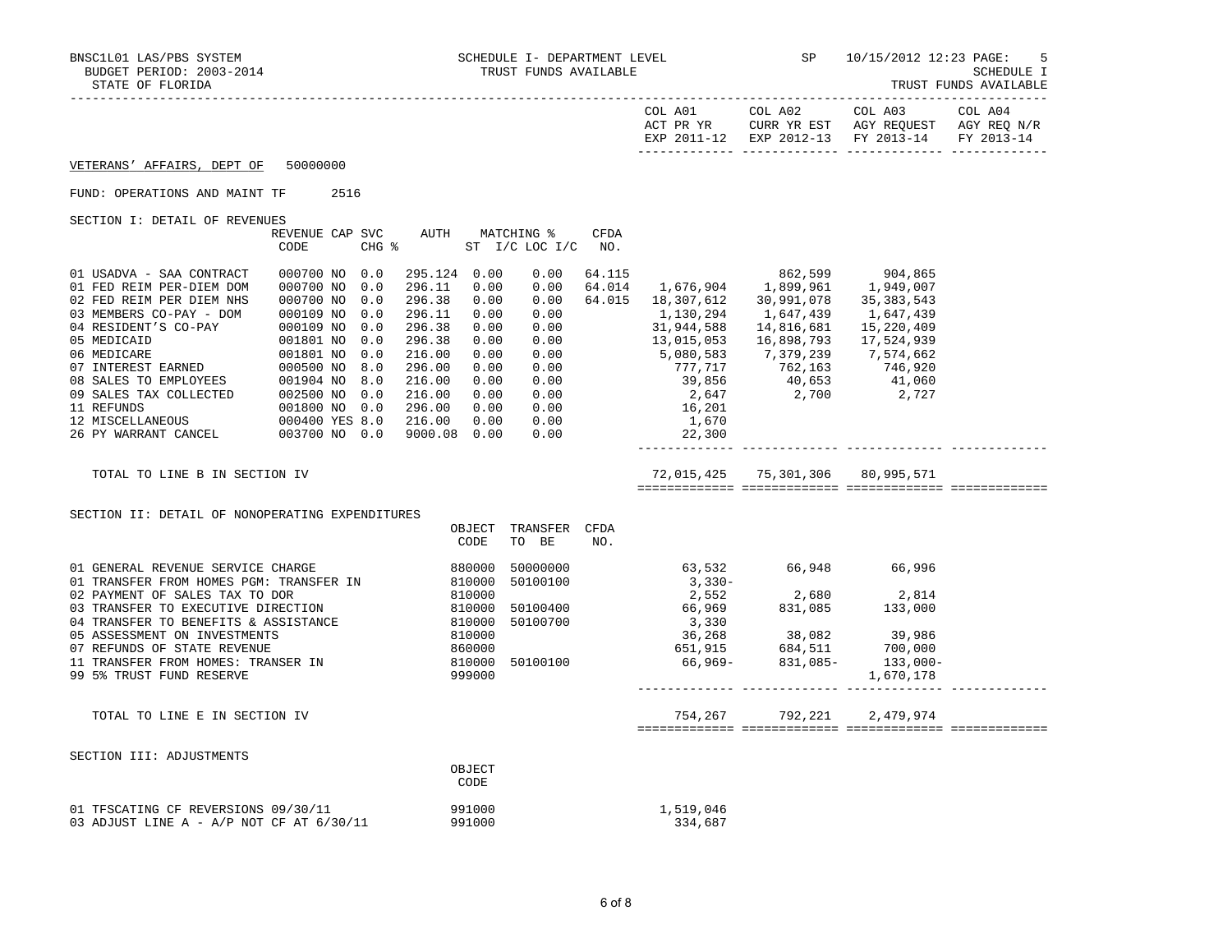| BNSC1L01 LAS/PBS SYSTEM<br>BUDGET PERIOD: 2003-2014<br>STATE OF FLORIDA                                                                                                                                                                                                                    |                                               | SCHEDULE I- DEPARTMENT LEVEL SP<br>TRUST FUNDS AVAILABLE                                                                             |                                                               | 10/15/2012 12:23 PAGE: 6<br>SCHEDULE I<br>TRUST FUNDS AVAILABLE                                                                   |                      |  |
|--------------------------------------------------------------------------------------------------------------------------------------------------------------------------------------------------------------------------------------------------------------------------------------------|-----------------------------------------------|--------------------------------------------------------------------------------------------------------------------------------------|---------------------------------------------------------------|-----------------------------------------------------------------------------------------------------------------------------------|----------------------|--|
|                                                                                                                                                                                                                                                                                            |                                               |                                                                                                                                      |                                                               | COL A01 COL A02 COL A03 COL A04<br>ACT PR YR CURR YR EST AGY REQUEST AGY REQ N/R<br>EXP 2011-12 EXP 2012-13 FY 2013-14 FY 2013-14 |                      |  |
| VETERANS' AFFAIRS, DEPT OF 50000000                                                                                                                                                                                                                                                        |                                               |                                                                                                                                      |                                                               |                                                                                                                                   |                      |  |
| FUND: OPERATIONS AND MAINT TF<br>2516                                                                                                                                                                                                                                                      |                                               |                                                                                                                                      |                                                               |                                                                                                                                   |                      |  |
| SECTION III: ADJUSTMENTS                                                                                                                                                                                                                                                                   | OBJECT<br>CODE                                |                                                                                                                                      |                                                               |                                                                                                                                   |                      |  |
| 991000<br>05 ADJUSTMENT DUE TO ROUNDING<br>06 ADJUST LINE A - ENC AT CF AT 6/30/11 991000<br>30 OPERATING CF REVERSIONS 09/30/12                                                                                                                                                           | 991000                                        | $2 -$<br>532,192-<br>617,524                                                                                                         |                                                               |                                                                                                                                   |                      |  |
| TOTAL TO LINE H IN SECTION IV                                                                                                                                                                                                                                                              |                                               |                                                                                                                                      | 1,321,539 617,524                                             |                                                                                                                                   |                      |  |
| SECTION IV: SUMMARY                                                                                                                                                                                                                                                                        |                                               |                                                                                                                                      |                                                               |                                                                                                                                   |                      |  |
| UNRESERVED FUND BALANCE - JULY 1<br>ADD: REVENUES (FROM SECTION I)<br>TOTAL FUNDS AVAILABLE (LINE A + LINE B)<br>LESS: OPERATING EXPENDITURES<br>LESS: NONOPERATING EXPENDITURES (SECTION II)<br>LESS: FIXED CAPITAL OUTLAY (TOTAL ONLY)<br>UNRESERVED FUND BALANCE - JUNE 30 - BEFORE ADJ | (A)<br>(B)<br>(C)<br>(D)<br>(E)<br>(F)<br>(G) | 34,766,876 38,336,471 37,448,446<br>106,782,301<br>67,322,602<br>754,267<br>$1,690,500$ $550,000$ $550,000$<br>37,014,932 36,830,922 | 72,015,425 75,301,306 80,995,571<br>113,637,777<br>75,464,634 | 118,444,017<br>79,741,492<br>792,221 2,479,974<br>35,672,551                                                                      | 1,131,716<br>550,000 |  |
| NET ADJUSTMENTS (FROM SECTION III)<br>ADJUSTED UNRESERVED FUND BALANCE - JUNE 30                                                                                                                                                                                                           | (H)<br>(I)                                    | 1,321,539 617,524                                                                                                                    | 38, 336, 471 37, 448, 446                                     | 35,672,551                                                                                                                        |                      |  |
| TOTAL UNRESERVED FUND BALANCE FROM STATEWIDE CFO FILE:                                                                                                                                                                                                                                     |                                               | 34,766,876                                                                                                                           |                                                               |                                                                                                                                   |                      |  |